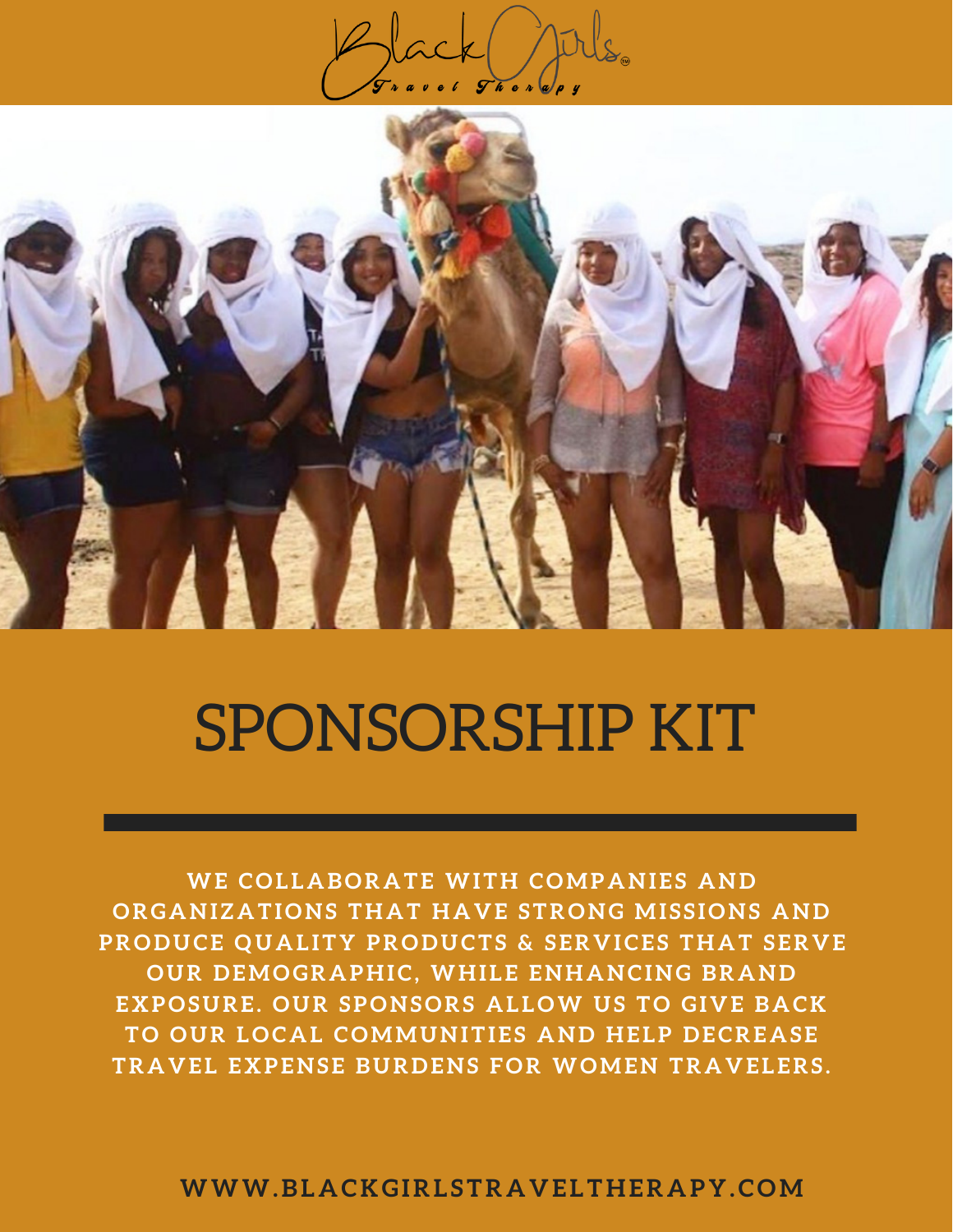

# What Makes Us Different

Black Girls Travel Therapy along with our Dinner with Divas program was built to empower black women both personally and professionally through customized travel and dining experiences. We build in therapeutic, stress relieving and adventurous opportunities that women would most likely not seek out for themselves. Trips and locations vary across the world and our sponsors allow us to expand our experience offerings while also sponsoring women who might not otherwise afford to be a part of our trips and programs.



# Sponsorship Opportunities

#### **The Empowered One: \$1500**

The Empowered One tier sponsors an entire Black Girls Travel Therapy Trip exclusively as the presenting sponsor. We will include your branding and logo in all of our marketing material and streamlined through our social media channels for the Black Girls Travel Therapy trip of your choice (depending on availability).

#### **The Diva: \$750**

The Diva tier sponsors a dinner or activity of your choice through a Black Girls Travel Therapy trip or a Dinner with Divas monthly dinner.

#### **The Therapist: \$350**

The Therapist tier sponsors a Diva Dinner Talk Conversation. Choice of monthly conversation and Chapter location based on availability.

#### **Product Only: \$150**

The Product Only tier allows you to sponsor a dinner or trip solely with a branded swag bag/gift type product. The number of items needed varies based on location and number of participants.

If you are interested in customizing a sponsorship level, please reach out to us and we will happily tailor a sponsorship that suits your goals. Please email us directly at: dinnerwithdivas@gmail.com